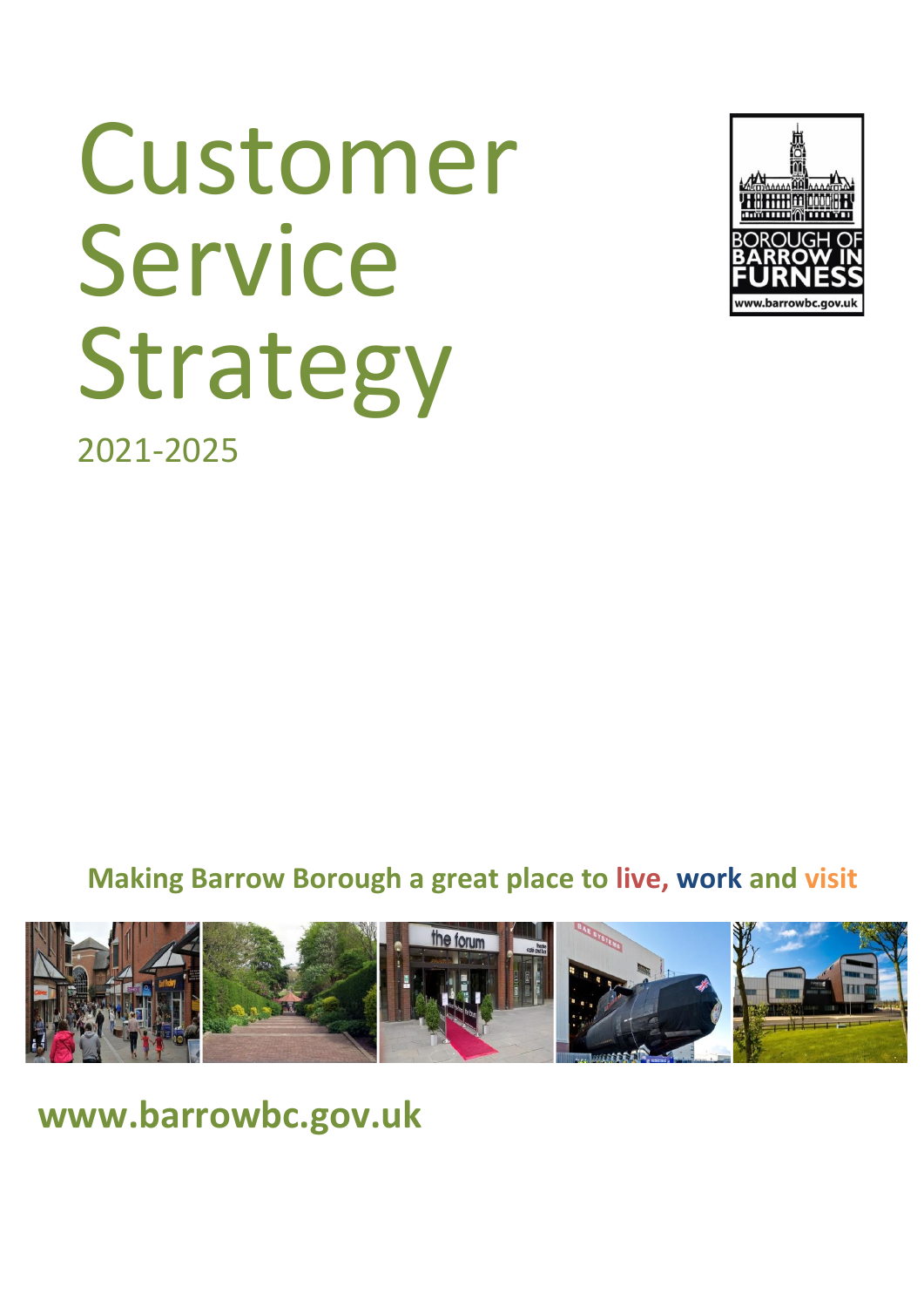**If you require this document in large print, Braille, audio or in a different language, please contact Barrow Borough Council on (01229) 876543 or email:** 

**[customerservices@barrowbc.gov.uk](mailto:customerservices@barrowbc.gov.uk)**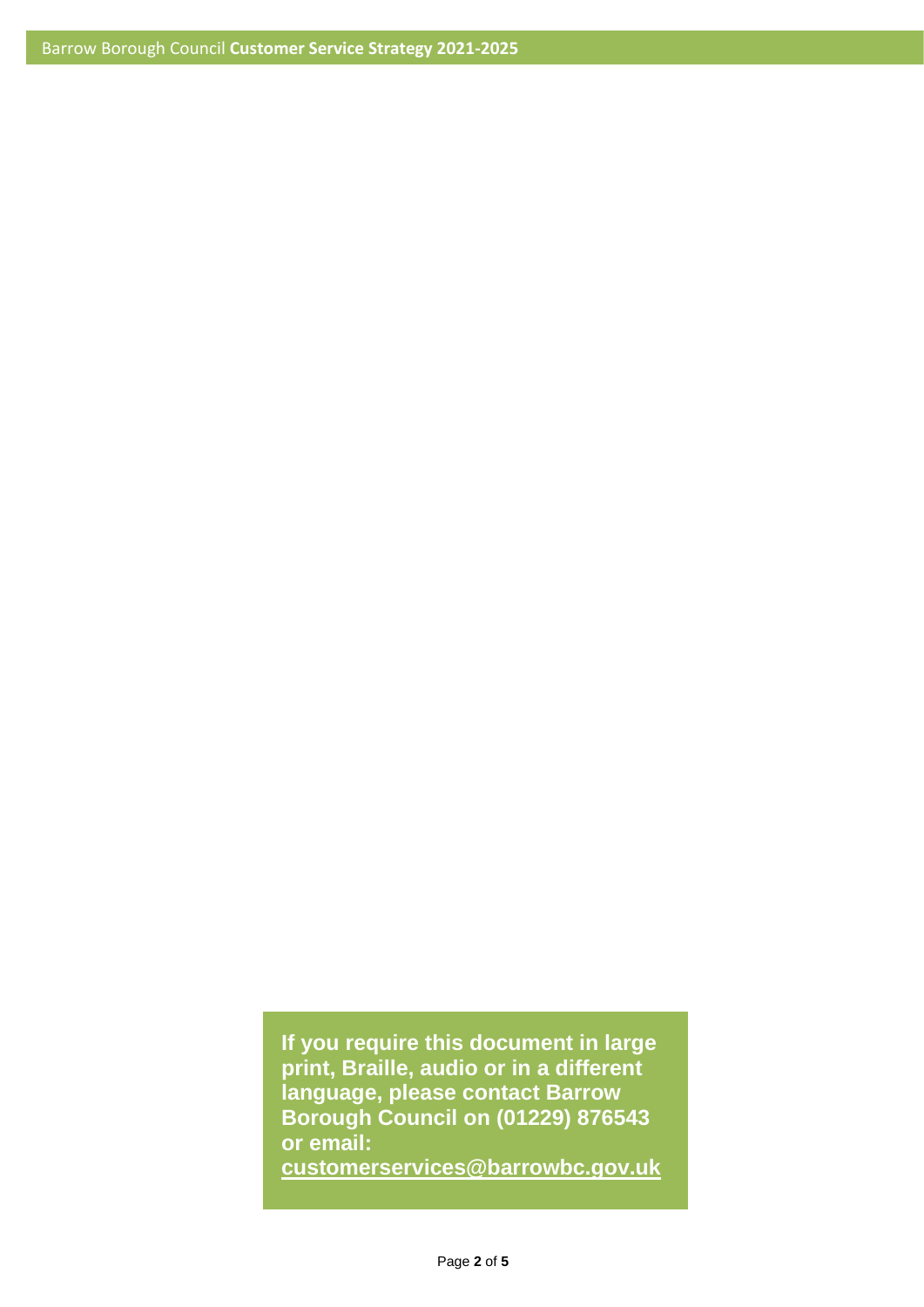## Our Vision

Our Council Plan sets out our vision and priorities for the next four years. Our Customer Service Strategy will serve the needs of the Council Plan and Growing Forward report ensuring all of our customer service teams are clear on how their role plays a key part in delivering the council's priorities.

Our **Customer Service Strategy** sets out how, over the next four years:

#### *We will put our customers at the heart of everything we do.*   $\epsilon$

*We will listen to our residents giving them a real voice - a chance to share their experience of their customer journey and from this we will design our services around our customers' needs***.**

We will keep our Action Plan under review continually reviewing new systems and working practices. We will build on what our customers tell us is working well along with areas they think we can improve upon.

The Council's approach to equalities is also fundamental to the successful delivery of this Strategy in a way which meets our public sector equalities duty, ensuring we actively seek out an understanding of our customers' needs shaping our services to meet the needs of people with protected characteristics and incorporating this into our overall service design.

An Equality Impact Assessment has been undertaken on the Strategy, this will inform its delivery.

## Our Vision and Values

Our vision is for our Borough to be a great place to live, work and visit. We will achieve this by putting residents at the heart of all we do. This is underpinned by the following values and behaviours which will be embedded into this strategy and our customer service offer.

- To focus on our community and provide excellent service for all our customers and colleagues.
- To demonstrate honesty and integrity by doing the right thing, being open and confident to challenge and be challenged.
- To aim high, encouraging creativity and embracing change.
- To be proud and celebrate who we are and what we do.
- To work together to achieve our shared vision and goals.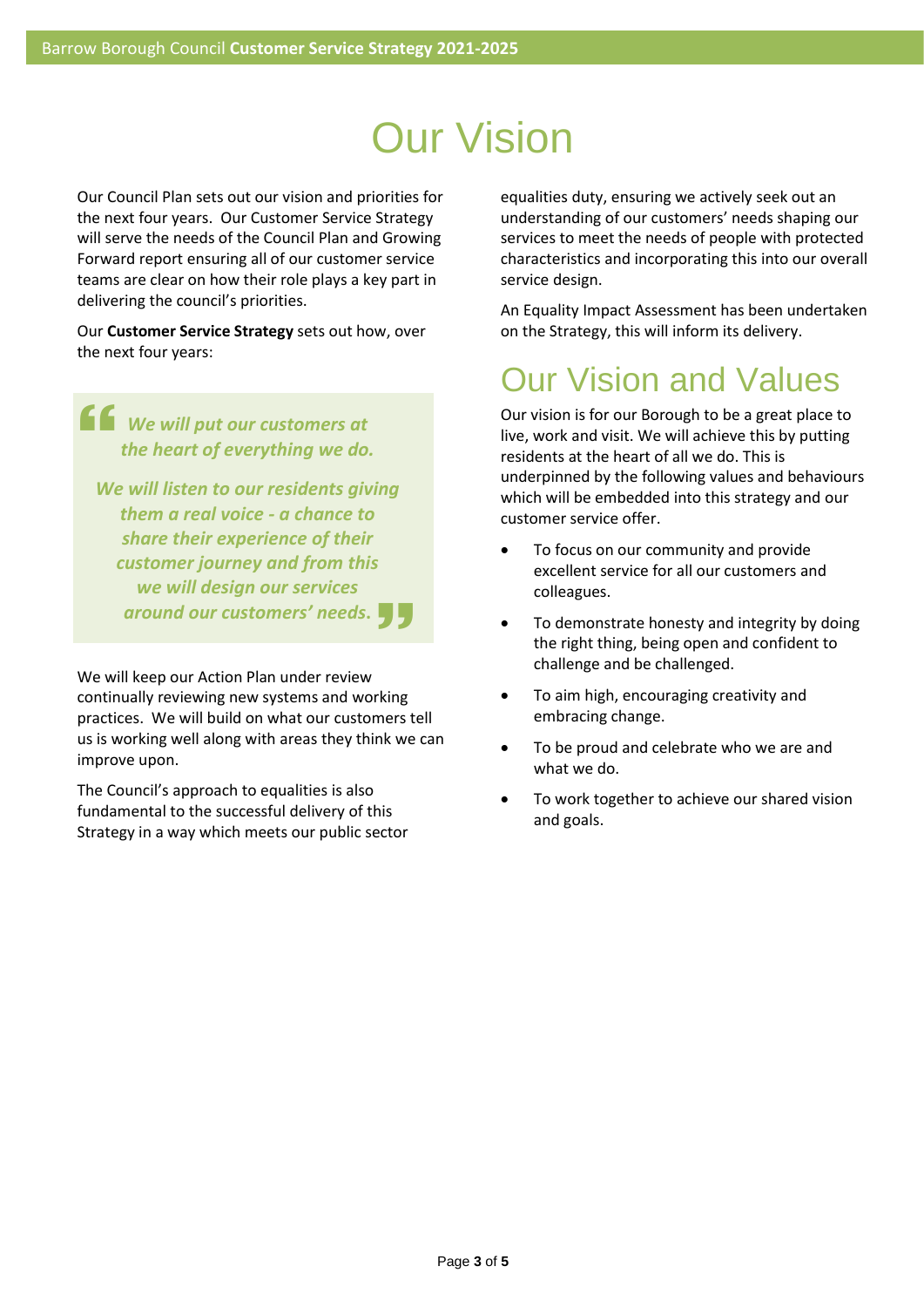## Current position and rationale for change

Local authorities face growing demand from residents who want to engage with them at a time which suits them on a channel of their choice. The use of online services 24/7, particularly via mobile devices, has increased hugely.

Rapid changes in digital technology are driving a revolution in the way organisations interact and carry out transactions with their customers.

Economic pressures are also forcing councils to reorganise how they operate. The most cost-effective way is to maximise the use of digital channels and mobile working for service teams.

Improvements to the Barrow Borough Council website will make it easier for customers to engage with us directly but the website is just one element of a broader multi-channel approach.

This document defines the guiding principles which will shape the way we develop our customer contact channels over the next four years. Our goal is to put our customers at the heart of everything we do. Whilst technology enables more channels for interacting with our customers, we understand not everyone wants to access our services this way.

We recognise some of our customers will prefer faceto-face services and support during their customer journey. By tailoring our services around our customers we aim to provide excellent customer care.

### Who is this document for?

This document is aimed at managers, staff, and stakeholders who interact directly or indirectly with the public in their role of delivering services and/or handling transactions. It is particularly important for those involved in planning, decision-making and supporting customer access.

The strategy will encourage and enable services to simplify the way they operate and improve the customer experience.

## Guiding principles

#### **1. Fully understand what our customers require**

• Review our customer relationship management to improve knowledge of customer needs.

- Use knowledge to continuously improve the way we deliver services.
- Redesign services to be more efficient and effective for residents, visitors and businesses.
- **2. Develop use of digital channels**
- Encourage customers and staff to use our website for transactions.
- Promote awareness of digital services.
- Enable services for 24/7 web access and digital delivery.
- Align the website team with customer services.
- **3. Empower customers to selfserve**
- Create a single view of the customer using a secure login for services and transactions.
- Allow customers to see the progress and completion of their transactions.
- Develop a virtual customer service centre; integrate front and back office systems.
- Data will be processed in line with the Council's Privacy Notice.

#### **4. Support access and independence**

- Provide access to the public via our front-facing services.
- Support our customers who prefer a face-to-face service, a smile and a friendly face greeting customers at our new central reception area.
- Enable visiting officers to act as advocates for customers by carrying out online transactions related to their needs.
- Provide Wi-Fi access at our key locations.
- Achieve agreed national standards for website accessibility with easy-to-read options.

#### **5. Deliver services in a streamlined way**

- Streamline services to focus on what exactly customers require.
- Identify opportunities for staff multi-skilling and joint working with partners.
- Increase the number of queries resolved at first point of contact.
- Integrate digital transactions directly into back office services.
- Ensure consistent information for customers, irrespective of channel.